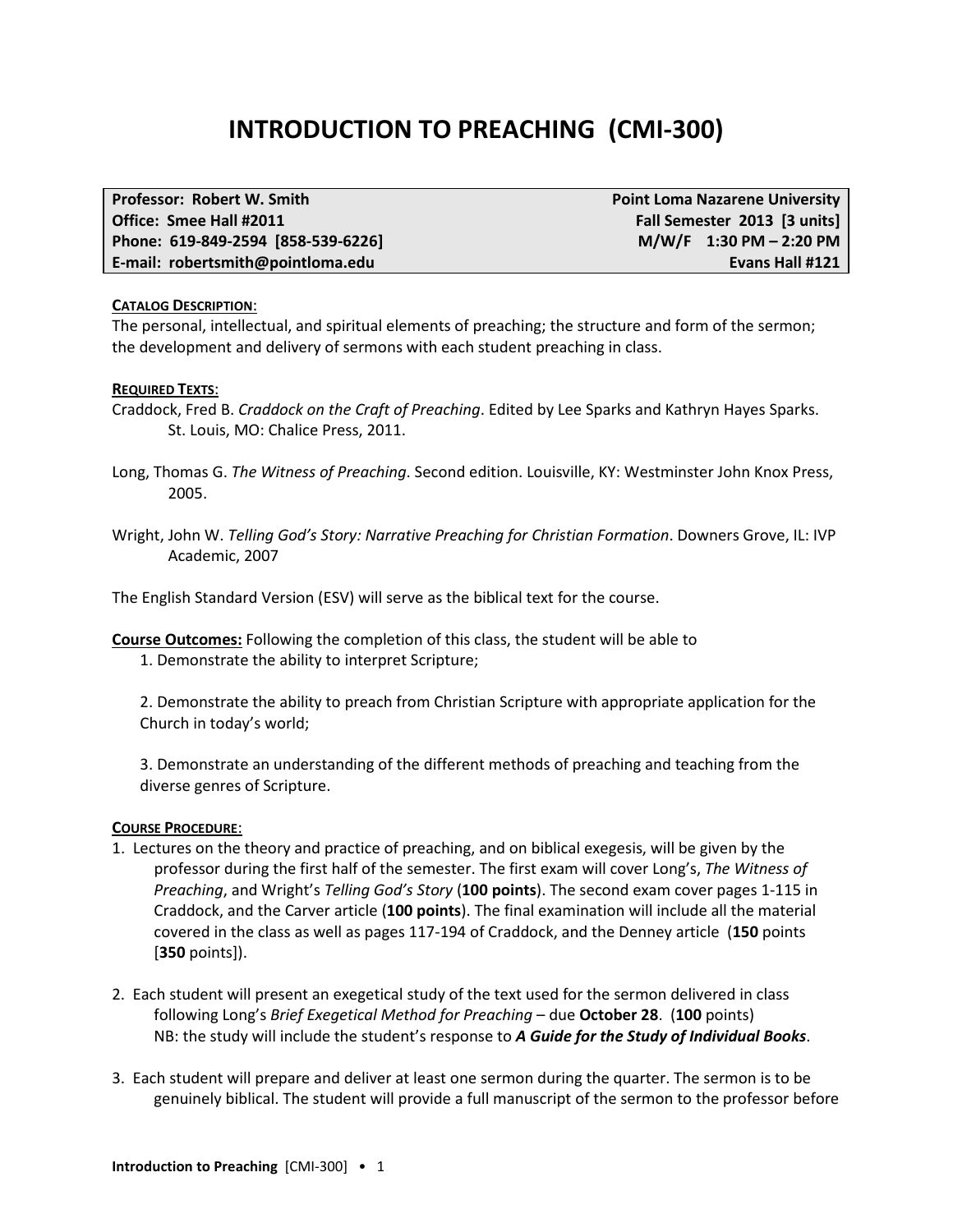the sermon is delivered. All quotations should be properly noted, and Scripture references indicated in parentheses. No grade will be given for the preaching experience. The sermon grade will reflect the work submitted in the manuscript. (**150** points)

- 4. Each student will prepare three (3) sermons during the semester. Each outline will consist of a (1) title, (2) Scripture passage, (3) the Big Idea of the Text, (4) a focus statement, (5) a function statement, (6) a brief introduction, (7) the major moves of the sermon, (8) an appropriate conclusion. The Professor will ask for specific issues to be treated in each sermon. The sermons are due: **October 21**, **November 18**, and **December 13**. (**75** points)
- NOTE: The weekly demand of pastoral preaching is rigorous and constant. In an attempt to simulate the pastoral situation, the student will present his/her sermon outlines to the professor at the beginning of the class period on the date the outline is due. Outlines will *not* be accepted after designated deadlines.
- 5. Each student will prepare two devotional messages during the semester (a minimum of 750 words). The message will develop a single biblical text (idea). The purpose of the message is to encourage believers. Each message is worth **50** point (**100** points).
- 6. Each student will develop a *Sermon Idea Notebook*. It is suggested that the student use a standard size three ring loose-leaf binder for this assignment. The purpose of this project is to encourage the consistent development of the student's *homiletical mind*. (**75** points)
- 7. Each student will write a response to at least ten (10) sermons he/she has heard during the current semester. These responses should come from at least five (5) different preachers. No more than two responses can originate from PLNU chapel context. Each response must include (1) a description of the setting, (2) identification of the preacher, (3) the biblical text, (4) the purpose of the sermon, (5) the type of sermon, (6) a brief outline, and (7) a critique of the sermon (**50** points)
- 8. There will be other writing assignments during the semester that will coven developing illustrations, outlining a biblical text, establishing a theological position, etc. (**100** points)

Regular class attendance is expected.

#### **Important Student Information**:

#### **NOTE**: *Academic Accommodations*

*All students are expected to meet the minimum standards for this course as set by the Professor. Students with learning disabilities who may need accommodations should first discuss options and services available to them in the Academic Support Center* (ASC) *during the first two weeks of the semester. The ASC, in turn, will contact the Professor with official notification and suggested classroom accommodations, as required by federal law. Approved documentation must be provided by the student and placed on file in the ASC prior to the beginning of the semester.*

#### **NOTE**: **Inclusive Language Statement**

*The School of Theology and Christian Ministry* (STCM) *is committed to the equality of women and men. Recognizing that people have often used the English language in ways that imply the exclusion of and inferiority of women, the STCM urges students, faculty and staff to avoid sexist language in public discourse, in classroom discussions and in their writing*.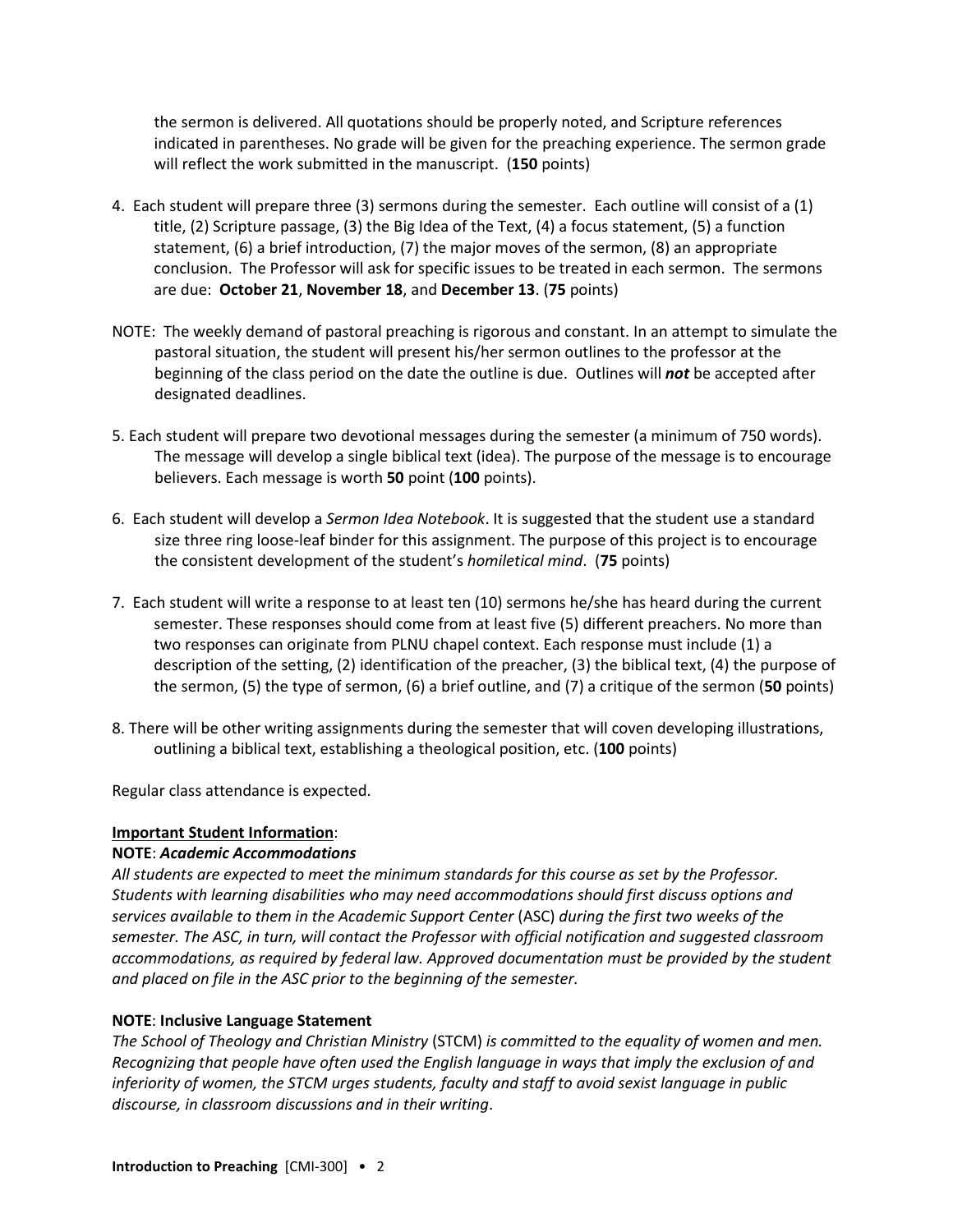**NOTE**: *Academic honesty is expected in all writing assignments and on the examinations and quizzes*!

#### **GRADING**:

1000 – 930 = **A**; 929 – 900 = **A-**; 899 – 870 = **B+**; 869 – 830 = **B**; 829 – 800 = **B-**; 799 – 770 = **C+**; 769 – 730 = **C**; 729 – 700 = **C-**; 699 – 670 = **D+**; 669 – 630 = **D**; 629 – 600 = **D-**; 599 and below = **F**

| Date          | <b>Lecture Topics</b>                                   | <b>Readings / Assignments</b> |
|---------------|---------------------------------------------------------|-------------------------------|
| Sept 4        | Introduction to the Class                               | Long 1-51 [for the week]      |
| Sept 6        | What Does It Mean to Preach? -- 1                       | Rom 9:30 - 10:21              |
| Sept 9        | What Does It Mean to Preach? - 2                        |                               |
| Sept 11       | The Biblical Witness in Preaching                       | Long 52-68                    |
| Sept 13       | Biblical Exegesis for Preaching - 1                     | Long 69-98                    |
| Sept 16       | Biblical Exegesis for Preaching - 2                     |                               |
| Sept 18       | The Focus and Function of the Sermon                    | Long 99-116                   |
|               | 1 <sup>st</sup> Devotional Message                      |                               |
| Sept 20       | The Basic Form of the Sermon                            | Long 117-148                  |
|               | 1 <sup>st</sup> Sermon Response                         |                               |
| Sept 23       | Refining the Form                                       | Long 149-171                  |
| Sept 25       | Beginnings, Connections, and Endings                    | Long 172-197                  |
| Sept 27       | Images and Experiences in Sermons                       | Long 198-224                  |
|               | 2 <sup>nd</sup> Sermon Response                         |                               |
| Sept 30       | Writing Assignment - No Class                           | Jeremiah 23:9-40              |
|               | 1 <sup>st</sup> Writing Assignment                      |                               |
| Oct 2         | Workshop- $1$                                           | Isaiah 6                      |
| Oct 4         | From Desk to Pulpit                                     | Long 225-244                  |
|               | 3 <sup>rd</sup> Sermon Response                         |                               |
| Oct 7         | <b>Homiletics as Biblical Hermeneutics</b>              | Wright 9-45                   |
| Oct 9         | <b>Eclipsing the Biblical Narrative</b>                 | <b>Wright 47-76</b>           |
| <b>Oct 11</b> | Workshop-2                                              | Galatians 1:6-9               |
|               | 4 <sup>th</sup> Sermon Response                         |                               |
| Oct 14        | Weaving the Story                                       | <b>Wright 77-104</b>          |
| Oct 16        | Summary of Long and Wright                              |                               |
| Oct 18        | <b>Exegeting the Congregation</b>                       |                               |
|               | 5 <sup>th</sup> Sermon Response                         |                               |
| <b>Oct 21</b> | Exam 1                                                  |                               |
|               | 1 <sup>st</sup> Sermon Due                              |                               |
| <b>Oct 23</b> | <b>Exegetical Project - No Class</b>                    |                               |
| Oct 25        | <b>Fall Break - No Class</b>                            |                               |
| Oct 28        | Introduction to the Preaching Experience                | Craddock 1-17                 |
|               | <b>Exegetical Project Due</b>                           |                               |
| Oct 30        | <b>Preaching Experience</b>                             |                               |
| Nov 1         | Preaching Experience<br>6 <sup>th</sup> Sermon Response |                               |
|               |                                                         |                               |
| Nov 4         | <b>Preaching Experience</b>                             | Craddock 19-64                |

#### **Class Schedule and Assignments:**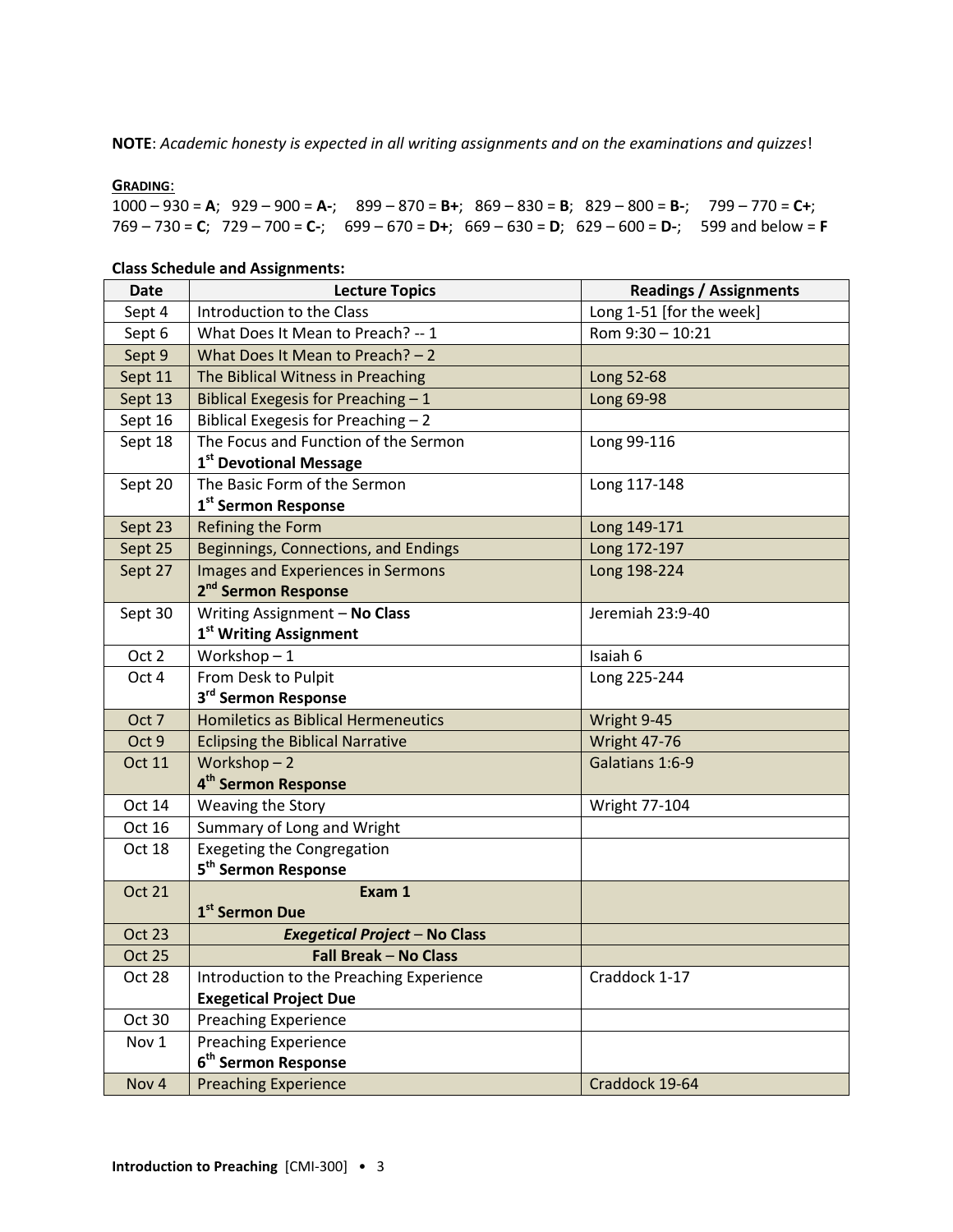| Nov <sub>6</sub> | <b>Preaching Experience</b>               |                  |
|------------------|-------------------------------------------|------------------|
|                  | 2 <sup>nd</sup> Devotional Message        |                  |
| Nov 8            | <b>Preaching Experience</b>               |                  |
|                  | 7 <sup>th</sup> Sermon Response           |                  |
| <b>Nov 11</b>    | <b>Preaching Experience</b>               | Craddock 65-83   |
| <b>Nov 13</b>    | <b>Preaching Experience</b>               |                  |
| <b>Nov 15</b>    | <b>Preaching Experience</b>               |                  |
|                  | 8 <sup>th</sup> Sermon Response           |                  |
| <b>Nov 18</b>    | <b>Preaching Experience</b>               | Craddock 85-115  |
|                  | 2 <sup>nd</sup> Sermon Due                |                  |
| <b>Nov 20</b>    | <b>Preaching Experience</b>               |                  |
| <b>Nov 22</b>    | <b>Preaching Experience</b>               |                  |
|                  | 9 <sup>th</sup> Sermon Response           |                  |
| <b>Nov 25</b>    | Exam 2                                    | Craddock 117-155 |
| <b>Nov 27</b>    | Thanksgiving Recess - No Class            |                  |
| <b>Nov 29</b>    | Thanksgiving Recess - No Class            |                  |
|                  |                                           |                  |
| Dec 2            | Narrative Preaching - 1                   | Craddock 157-194 |
|                  | 2 <sup>nd</sup> Writing Assignment        |                  |
| Dec <sub>4</sub> | Narrative Preaching - 2                   |                  |
| Dec <sub>6</sub> | Narrative Preaching - 3                   |                  |
|                  | 10 <sup>th</sup> Sermon Response          |                  |
| Dec 9            | Narrative Preaching - 4                   | Craddock 1-17    |
| <b>Dec 11</b>    | A Theology of Preaching                   |                  |
| <b>Dec 13</b>    | Final Question: Good Advice or Good News? |                  |
|                  | 3 <sup>rd</sup> Sermon Due                |                  |

**SERMON BOOKS:** 

Brooks, Phillips. *The Light of the World* [252 B873l] Chappell, Clovis G. *If I Were Young* [252.07 C467I] Edwards, Jonathan. *Sinners in the Hands of an Angry God* [252 E26s] Fosdick, Harry Emerson. *The Hope of the World* [252 F748h] Gossip, Arthur. *From the Edge of the Crowd* [232 G 679f] Hamilton, J. Wallace. *Serendipity* [252 H217s] Inge, W. R. *The Things That Remain* [252 I45t] Leclerc, Diane. *"I Am Not Ashamed…"* [252.0082 211L] Macartney, Clarence E. *Salute Thy Soul* [252 M116s] McGraw, James. *The Holiness Pulpit*. [252 M147h] Motter, Alton M. (ed.). *Great Preaching Today* [252 M921g] Ogilivie, Lloyd John. *The Bush is Still Burning* [252 O35h] Stewart, James. *River of Life* [252 S951r] Stewart, James. *The Wind of the Spirit* [252 S951w] Thielicke, Helmut. *The Silence of God*. [252 T431s] Tillich, Paul. *The Eternal Now*. [252 T577e]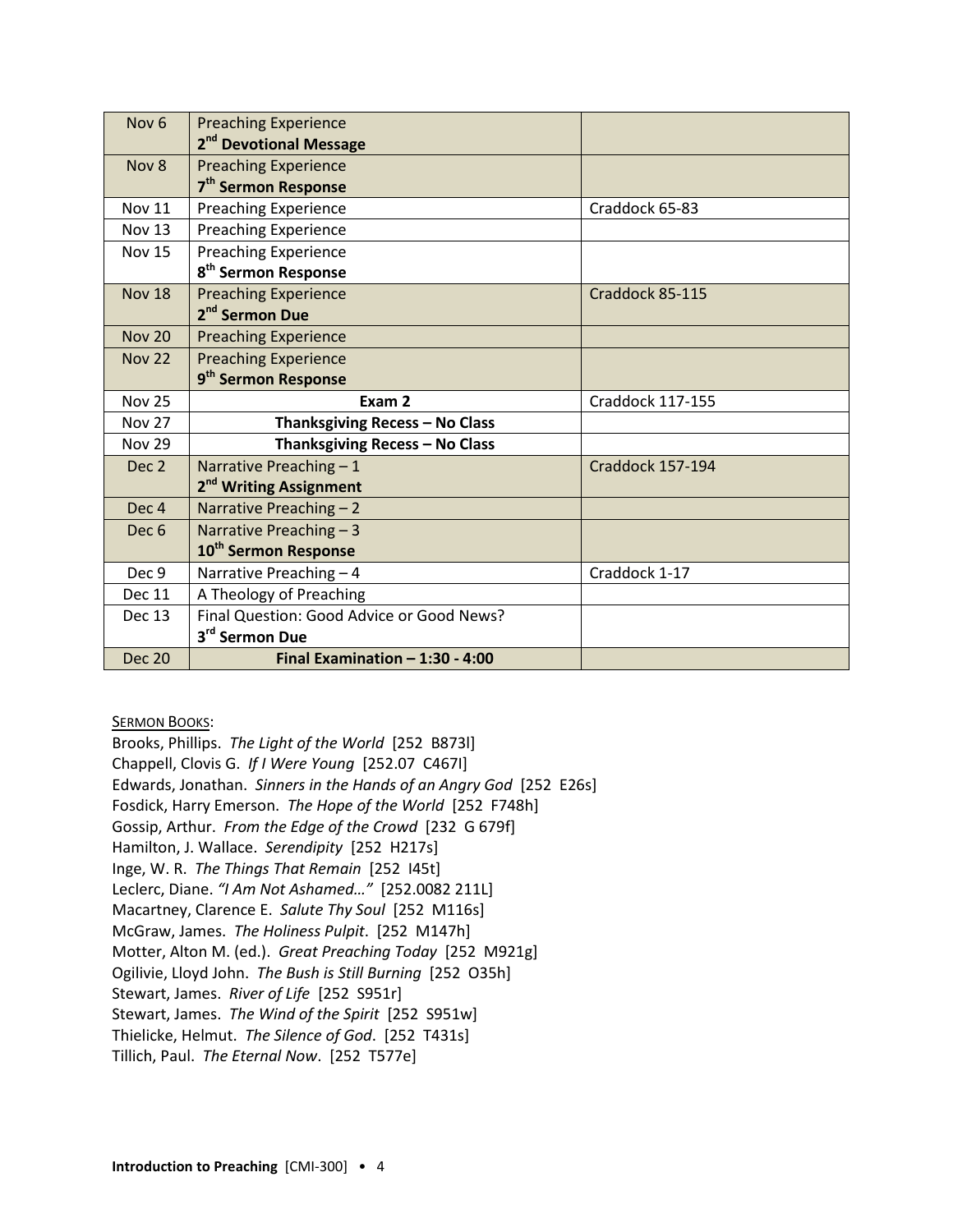REQUIRED READING

- Carver, Frank G. "Some Thoughts on Biblical Preaching from a Purist Professor of Bible." *The Preacher's Magazine*.
- Denney, James. "Preaching Christ." In *Dictionary of Christ and the Gospels*, 2:393-403. Edited by James Hastings. [232 H357d]

# **GUIDE FOR THE STUDY OF INDIVIDUAL BOOKS**

The uniqueness of each biblical document and the issues surrounding it may slightly alter the use of the guide from book to book.

#### I. **Introduction**

- A. Give the book's title and the origin and meaning of the title.
- B. Indicate the place of the book in the canon of Scripture. Discuss any relevant issues.
- C. Identify and define briefly the book's major critical problems, both literary and historical. The discussion and decisions regarding those problems necessary to your presentation should be reserved for their appropriate place below in the guide.

#### II. **Literary Character: Structure and Genre**

- A. Identify or characterize the major or significant literary types (or forms) found in the document, unless they have already been adequately presented in an introductory lecture.
- B. Analyze the literary structure (not a topical outline!) of the document.
- C. Identify and define its literary form or genre, that is, what kind of document is it?
- D. State the central themes employed by the author(s).

#### III. **Historical and Literary Settings: Setting and Origin**

- A. Sketch briefly the historical situation surrounding the content (the period to which it refers) of the document.
- B. Describe briefly the process (literary development, authors-editors, historical situation, and intention) which gave birth to the document in its final (canonical) form.

#### IV. **Significance as Scripture**

- A. State the intention and theological function of the document in the canon of Scripture, that is, what was the intended message of the book for the on-going community of faith?
- B. Interpret the witness of the book to the Christian community and/or the contemporary world.

#### V. **Annotated Bibliography**

Briefly characterize the sources used in your study and (as you are able) other sources (beyond the standard Old Testament/New Testament introductions) which will enable one to further study the issues presented.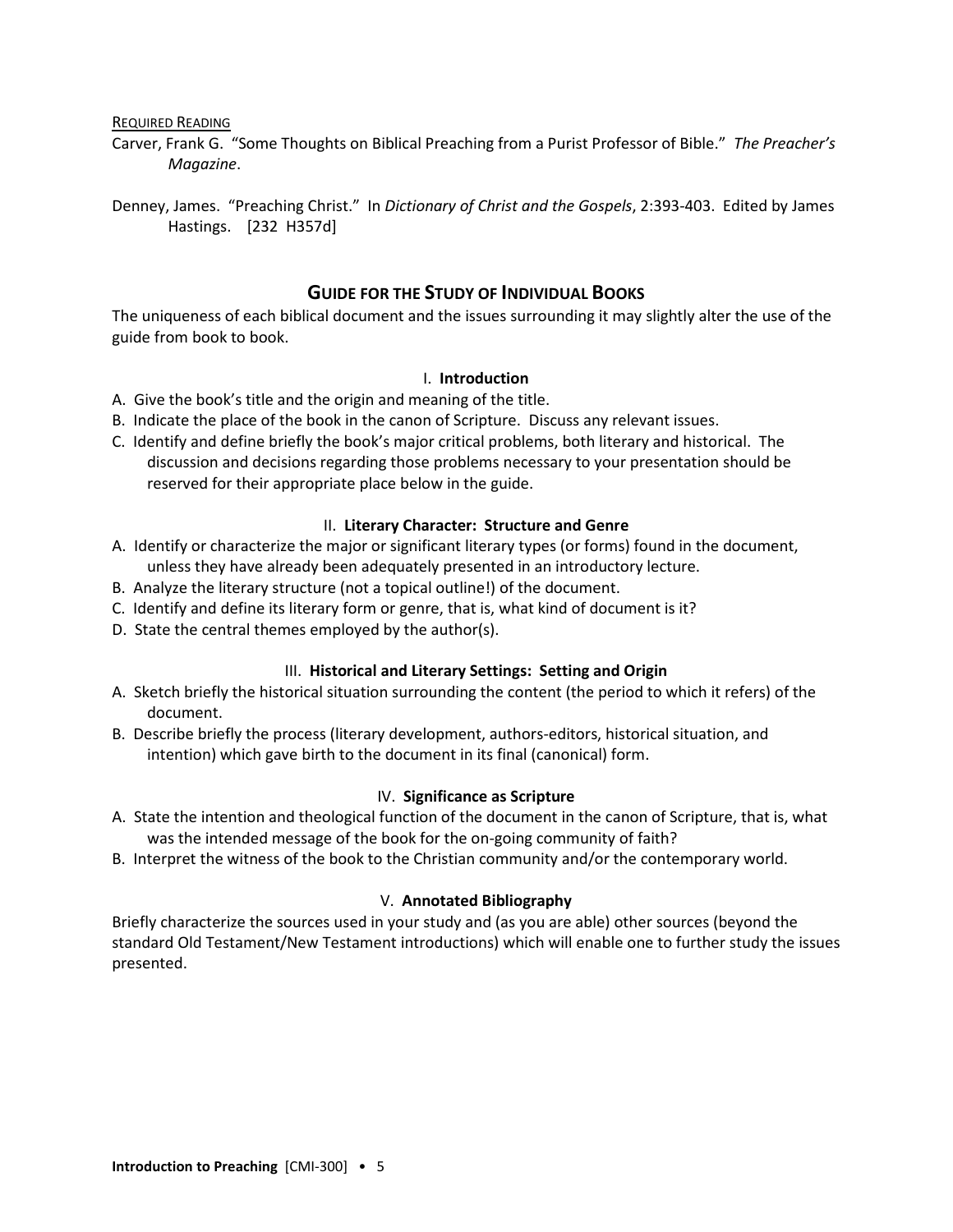# **OUTLINE OF A BRIEF EXEGETICAL METHOD FOR PREACHING**

*Thomas Long*

## I. **Getting the Text in View**

## **A.** *Select the text*

- 1. Lectio continua.
- 2. A lectionary.
- 3. Local plan.
- 4. Preacher's choice.

# **B.** *Reconsider where the text begins and ends*

# **C.** *Establish a reliable translation of the text*

1. If you cannot work from the original texts, compare the wording of a passage with tow or three good translations.

2. Whenever we find a difference in wording that is more than stylistic, we should make a note of it.

# II. **Getting Introduced to the Text**

# **D.** *Read the text for basic understanding*

- 1. Nothing fancy here. Understand the straightforward meaning of the words and syntax of the text.
- 2. Look up any unfamiliar terms in a Bible dictionary.

# **E.** *Place the text in its larger contexts*

1. Using two or three outlines of a biblical book, examine how the text fits into the larger structure in order to obtain a sense of where the text comes in the overall flow and development of the book. 2. If a version of the text appears elsewhere, make a careful comparison of the text with its parallels- note all differences that often show how the writer has fit the text into the flow and emphases of the larger context.

# III. **Attending to the Text**

# **F.** *Listen attentively to the text*

1. The art of exegesis involves learning how to ask questions of a biblical text. Then, the preacher must be willing to listen to the responses that the text gives to good questions.

2. Where do our questions come from? Most of the time they will emerge from the interaction among these conversational partners: from the totality of our situation as we stand before the text.

3. Questioning a text is a creative, imaginative activity--something like brainstorming. We are trying to knock the barnacles off our assumptions about the text so that it can speak to us anew.

(1) the writing of a paraphrase of the text. Questions of meaning are brought to the surface.

(2) if the text is a narrative, stand in the shoes of each of the characters and experience the story from these varied perspectives. Suspend judgment about who the hero is. Identify with each character and take a sympathetic view of that character's understanding of the world.

(3) explore the text looking for details that appear, at first glance, to be unusual or out of place.

(4) ask if the text has a center of gravity: a main thought around which all other thoughts are organized.

(5) look for conflict, either in the text or behind it.

(6) look for connections between the text and what come before and after it.

(7) view the text through many different "eyes." Here is the place for the preacher to survey the congregation in the imagination's eye. Ask the questions they would ask. Ask, on their behalf, the questions they may not dare to ask. Listen to the text, hoping for a word for them.